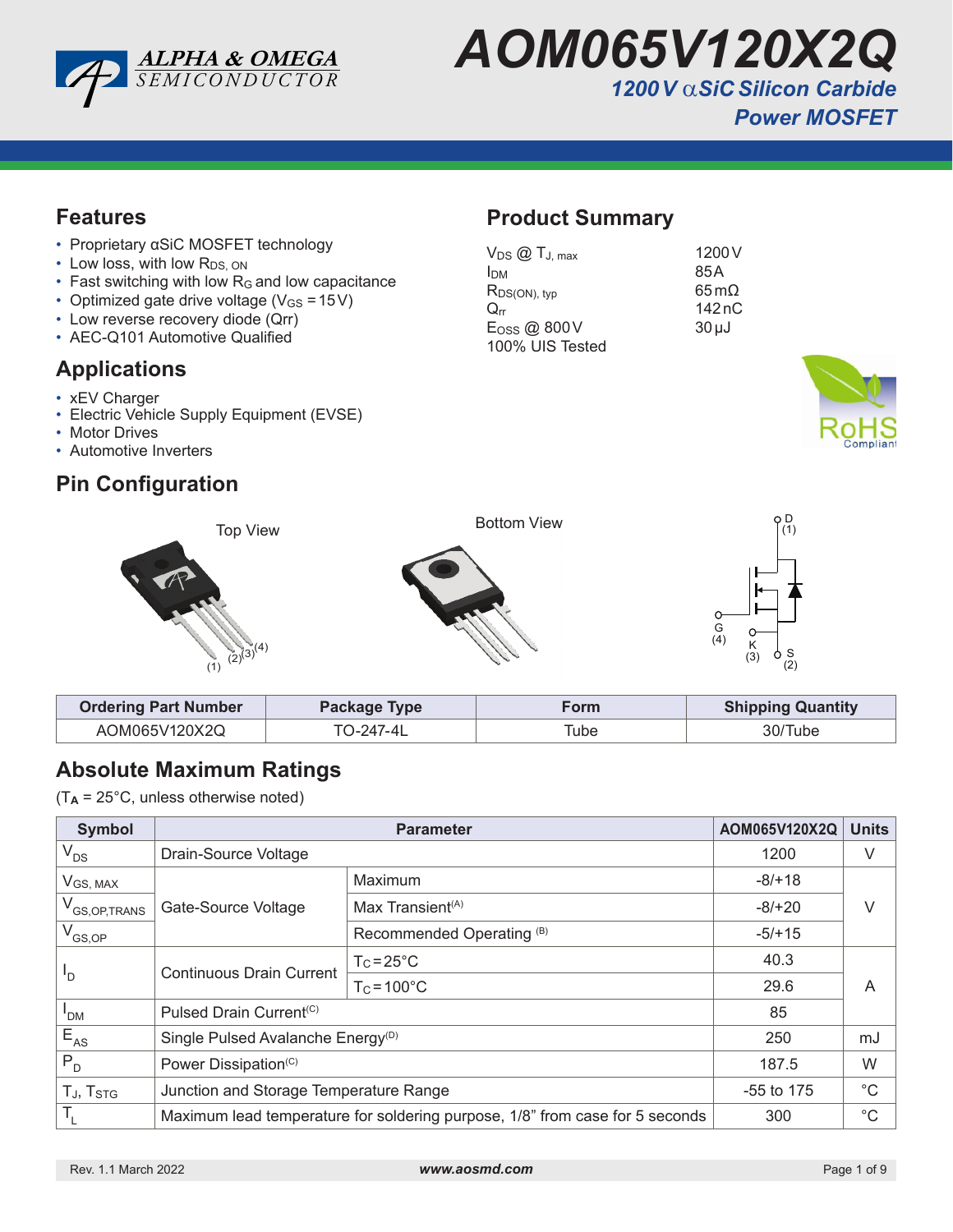

#### **Thermal Characteristics**

| <b>Symbol</b>  | <b>Parameter</b>                  | AOM065V120X2Q | Units         |
|----------------|-----------------------------------|---------------|---------------|
| Reja           | Maximum Junction-to-Ambient (E,F) | 40            | $\degree$ C/W |
| $R_{\theta$ JC | Maximum Junction-to-Case (G)      | 0.8           | $\degree$ C/W |

#### **Electrical Characteristics**

(T**A** = 25°C, unless otherwise noted)

| <b>Symbol</b>                         | <b>Parameter</b>                   | <b>Conditions</b>                                                                                                                          |                      | Min  | <b>Typ</b> | <b>Max</b> | <b>Units</b> |
|---------------------------------------|------------------------------------|--------------------------------------------------------------------------------------------------------------------------------------------|----------------------|------|------------|------------|--------------|
| <b>STATIC</b>                         |                                    |                                                                                                                                            |                      |      |            |            |              |
|                                       | Drain-Source Breakdown Voltage     | $I_D = 250 \,\mu A$ , $V_{GS} = 0 \,\text{V}$ , $T_J = 25 \,^{\circ}\text{C}$<br>$I_D = 250 \mu A$ , $V_{GS} = 0 V$ , $T_J = 150^{\circ}C$ |                      | 1200 |            |            | $\vee$       |
| $\mathsf{V}_{\mathsf{(BR)DSS}}$       |                                    |                                                                                                                                            |                      |      | 1200       |            | $\vee$       |
| <b>DSS</b>                            | Zero Gate Voltage Drain Current    | $V_{DS} = 1200 V$ , $V_{GS} = 0V$                                                                                                          |                      |      |            | 50         | μA           |
| GSS                                   | Gate-Source Leakage Current        | $V_{DS} = 0 V$ , $V_{GS} = +15/-5 V$                                                                                                       |                      |      |            | ±100       | nA           |
| $\overline{V}_{GS(th)}$               | <b>Gate Threshold Voltage</b>      | $V_{DS} = V_{GS}$ , $I_D = 10 \text{ mA}$                                                                                                  |                      | 1.8  | 2.8        | 3.5        | $\vee$       |
|                                       | Static Drain-Source On-Resistance  |                                                                                                                                            | $T_J = 25^{\circ}C$  |      | 65         | 85         | $m\Omega$    |
| $R_{DS(ON)}$                          |                                    | $V_{GS} = 15 V$ , $I_D = 10 A$                                                                                                             | $T_J = 150^{\circ}C$ |      | 90         |            | $m\Omega$    |
| $\mathbf{g}_{\text{fs}}$              | <b>Forward Transconductance</b>    | $V_{DS} = 20 V$ , $I_D = 20 V$                                                                                                             |                      |      | 12         |            | $\mathsf S$  |
| $\overline{V_{SD}}$                   | Diode Forward Voltage              | $I_S = 10A$ , $V_{GS} = -5V$                                                                                                               |                      |      | 4.1        | 5          | $\vee$       |
| <b>DYNAMIC</b>                        |                                    |                                                                                                                                            |                      |      |            |            |              |
| $C_{\text{iss}}$                      | Input Capacitance                  |                                                                                                                                            |                      |      | 1716       |            | pF           |
| $\overline{C}_{\underline{oss}}$      | <b>Output Capacitance</b>          |                                                                                                                                            |                      |      | 71         |            | pF           |
| $\overline{C}_{\underline{rss}}$      | Reverse Transfer Capacitance       | $V_{GS} = 0 V$ , $V_{DS} = 800 V$ , f = 1 MHz                                                                                              |                      |      | 5          |            | pF           |
| $E_{\underline{oss}}$                 | <b>Coss Stored Energy</b>          |                                                                                                                                            |                      |      | 30         |            | μJ           |
| $R_{G}$                               | Gate Resistance                    | $f = 1 MHz$                                                                                                                                |                      | 1.7  |            | Ω          |              |
| <b>SWITCHING</b>                      |                                    |                                                                                                                                            |                      |      |            |            |              |
| $Q_g^-$                               | <b>Total Gate Charge</b>           |                                                                                                                                            |                      |      | 62.3       |            | nC           |
| $\overline{\mathsf{Q}}_{\mathsf{gs}}$ | Gate Source Charge                 | $V_{GS} = -5/+15 V$ , $V_{DS} = 800 V$ ,<br>$I_D = 20A$                                                                                    |                      |      | 23.1       |            | nC           |
| $\overline{Q}_{\underline{gd}}$       | Gate Drain Charge                  |                                                                                                                                            |                      |      | 23.7       |            | nC           |
| t<br>d(on)                            | Turn-On Delay Time                 |                                                                                                                                            |                      |      | 7.9        |            | ns           |
| $t_{\rm r}$                           | Turn-On Rise Time                  | $V_{GS} = 0 V/ + 15 V$ , $V_{DS} = 800 V$ ,                                                                                                |                      |      | 8.2        |            | ns           |
| $t_{\underline{d(off)}}$              | Turn-Off Delay Time                |                                                                                                                                            |                      |      | 13         |            | ns           |
| $t_{\rm f}$                           | <b>Turn-Off Fall Time</b>          | $I_D = 20A$ , $R_G = 5\Omega$                                                                                                              |                      |      | 7.9        |            | ns           |
| $\overline{E}_{\underline{on}}$       | Turn-On Energy                     | $L = 120 \mu H$<br>FWD: AOM065V120X2Q                                                                                                      |                      |      | 109        |            | μJ           |
| $E_{\text{off}}$                      | <b>Turn-Off Energy</b>             |                                                                                                                                            |                      |      | 42         |            | μJ           |
| $E_{\rm tot}$                         | <b>Total Switching Energy</b>      |                                                                                                                                            |                      |      | 151        |            | μJ           |
| $t_{rr}$                              | Body Diode Reverse Recovery Time   |                                                                                                                                            |                      |      | 31         |            | ns           |
| rm                                    | Peak Reverse Recovery Current      | $I_F = 20A$ , dl/dt = 1560A/us,<br>$V_{DS} = 800 V$                                                                                        |                      |      | 7.5        |            | A            |
| $\mathsf{Q}_{\mathsf{rr}}$            | Body Diode Reverse Recovery Charge |                                                                                                                                            |                      |      | 142        |            | nC           |

#### **Notes:**

- A. < 1% duty cycle, f>1Hz
- B. Device can be operated at Vേs=0/15 V. Actual operating VGS will depend on application specifics such as parasitic inductance and dV/dt but should not exceed maximum ratings.
- C. The power dissipation  $\mathsf{P}_\mathsf{D}$  is based on  $\mathsf{T}_\mathsf{J(MAX)}$ =175°C, using junction-tocase thermal resistance, and is more useful in setting the upper dissipation limit for cases where additional heatsinking is used.
- D. L=5mH, I<sub>AS</sub>=10A, R<sub>G</sub>=25Ω, Starting T<sub>J</sub>=25°C.
- E. The value of  $R_{\theta_{\theta A}}$  is measured with the device in a still air environment

with  $T_A = 25^{\circ}$ C.

- F. The  $R_{\theta JA}$  is the sum of the thermal impedance from junction to case  $R_{\theta JC}$ and case to ambient.
- G. The value of  $R_{\theta\text{UC}}$  is measured with the device mounted to a large
- heatsink, assuming a maximum junction temperature of T $_{\rm J(MAX)}$ =175°C. H. The static characteristics in Figures 1 to 8 are obtained using <300ms pulses, duty cycle 0.5% max.
- I. These curves are based on  $R_{\theta\text{UC}}$  which is measured with the device mounted to a large heatsink, assuming a maximum junction temperature<br>of T<sub>J(MAX)</sub>=175°C. The SOA curve provides a single pulse rating.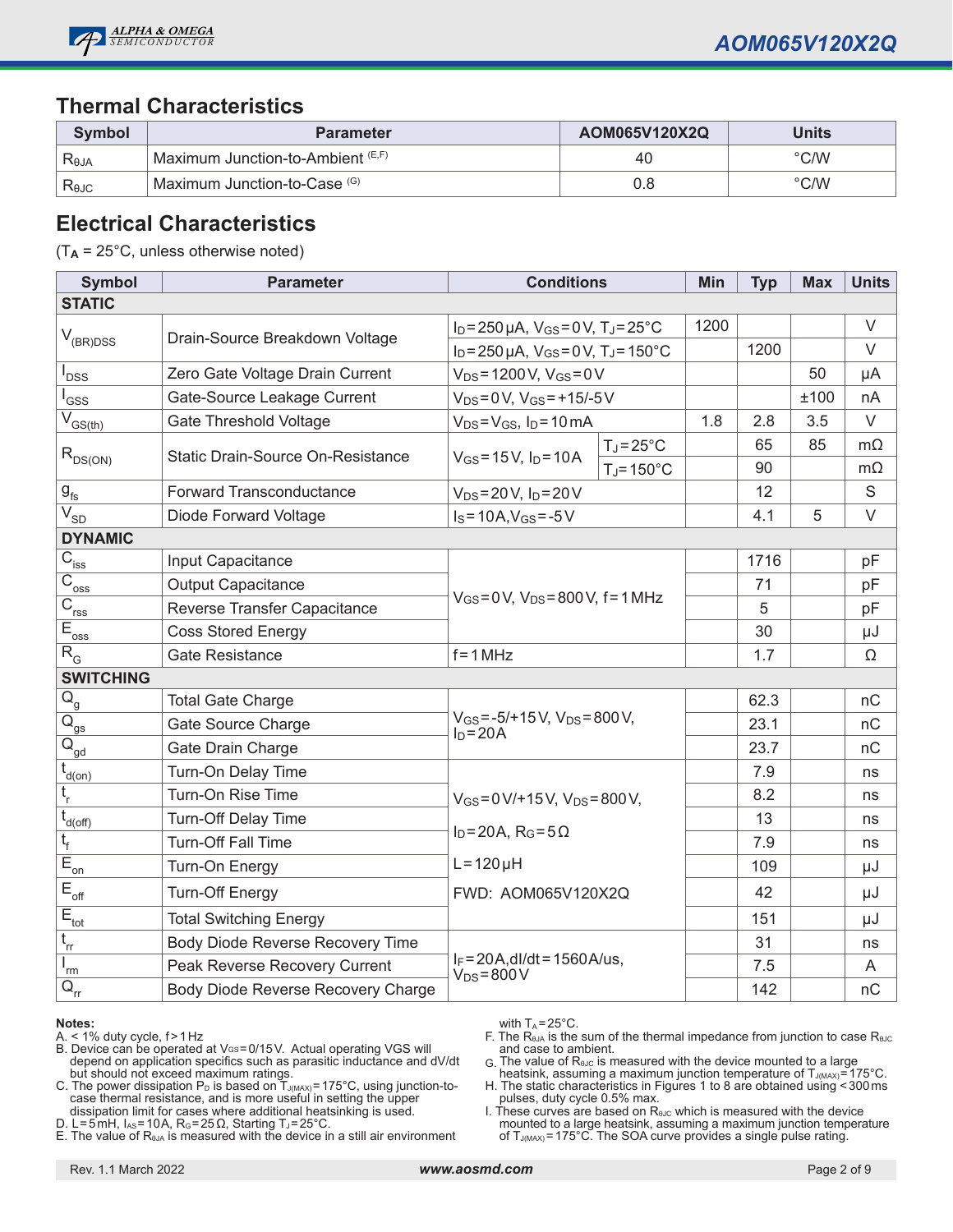

### **Typical Electrical and Thermal Characteristics**



**Figure 1. On-Region Characteristics T<sub>J</sub> = 25°C** 



**Figure 3. On-Resistance vs. Junction Temperature**







**Figure 2. On-Region Characteristics T<sub>J</sub> = 175°C** 



**Figure 4. Normalized On-Resistance vs. Junction Temperature**



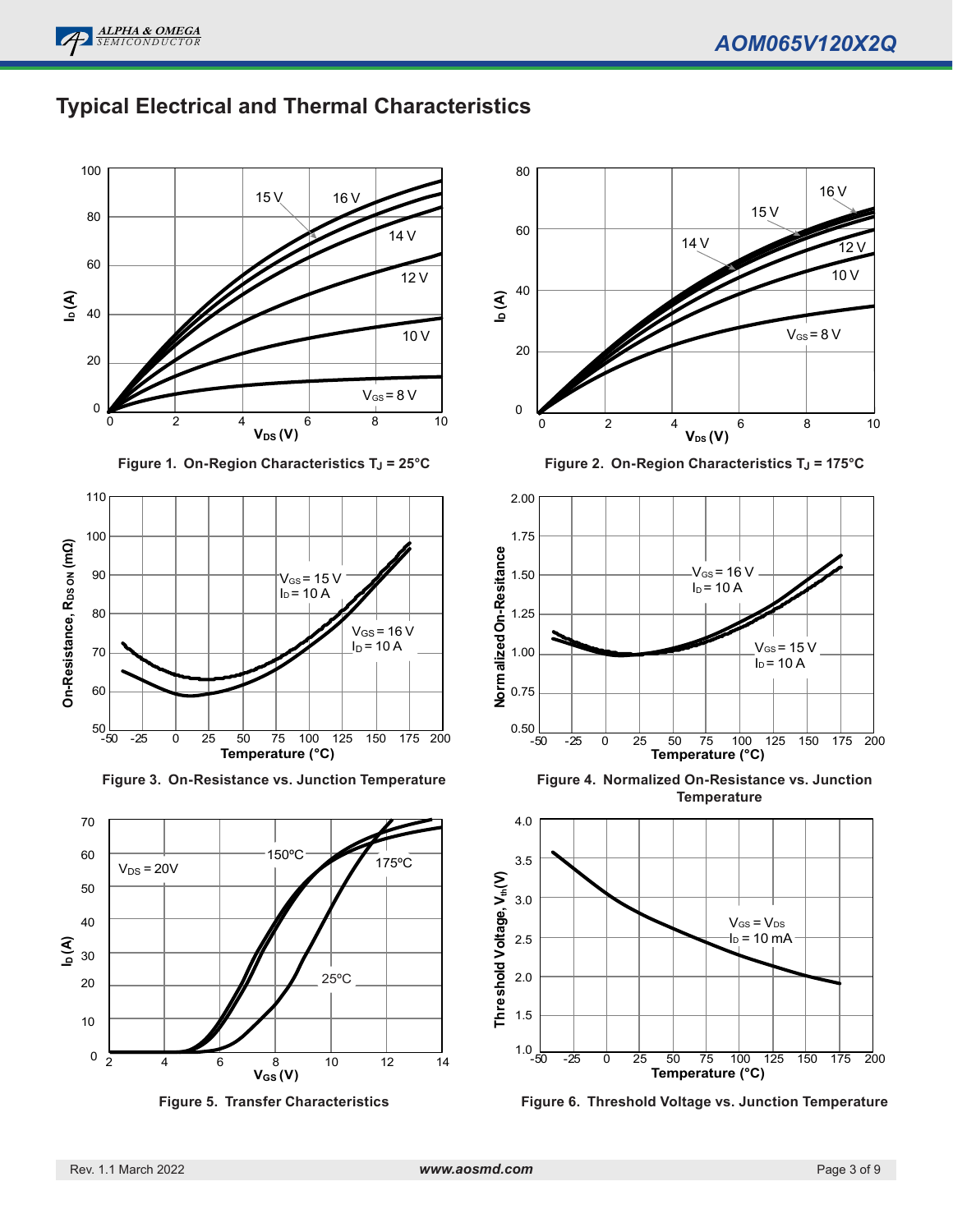

# **Typical Electrical and Thermal Characteristics** *(Continued)*



**Figure 7. Body-Diode Characteristics at 25°C**











**Figure 8. Body-Diode Characteristics at 175°C**



**Figure 10. Capacitance Characteristics**



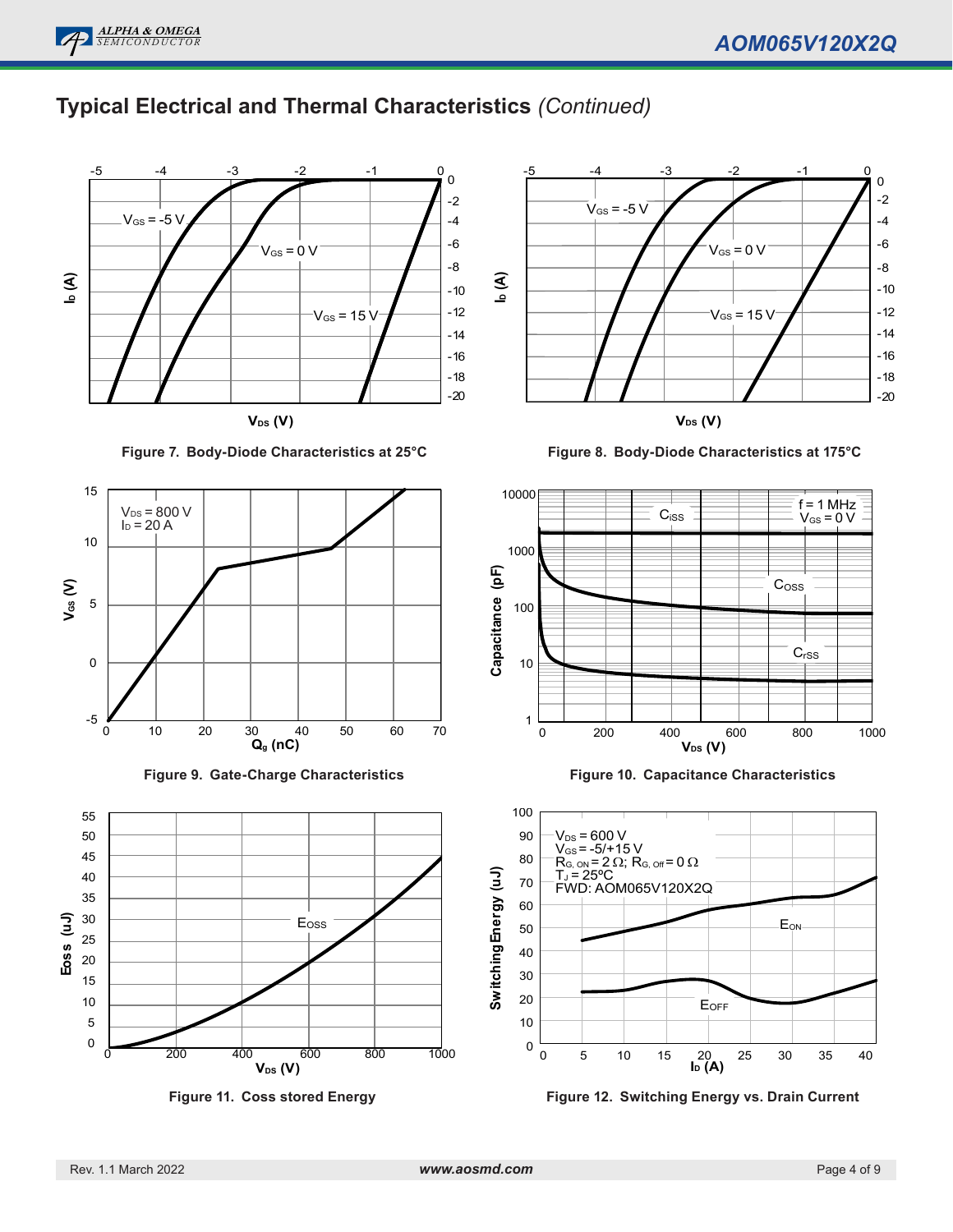### **Typical Electrical and Thermal Characteristics** *(Continued)*



**Figure 13. Switching Energy vs. Drain Current**







**Figure 17. Maximum Forward Biased Safe Operating Area for AOM065V120X2Q (Note I)**



**Figure 14. Turn-On Energy and dV/dt vs. External Gate Resistance**



**Figure 16. Current De-rating (Note I)**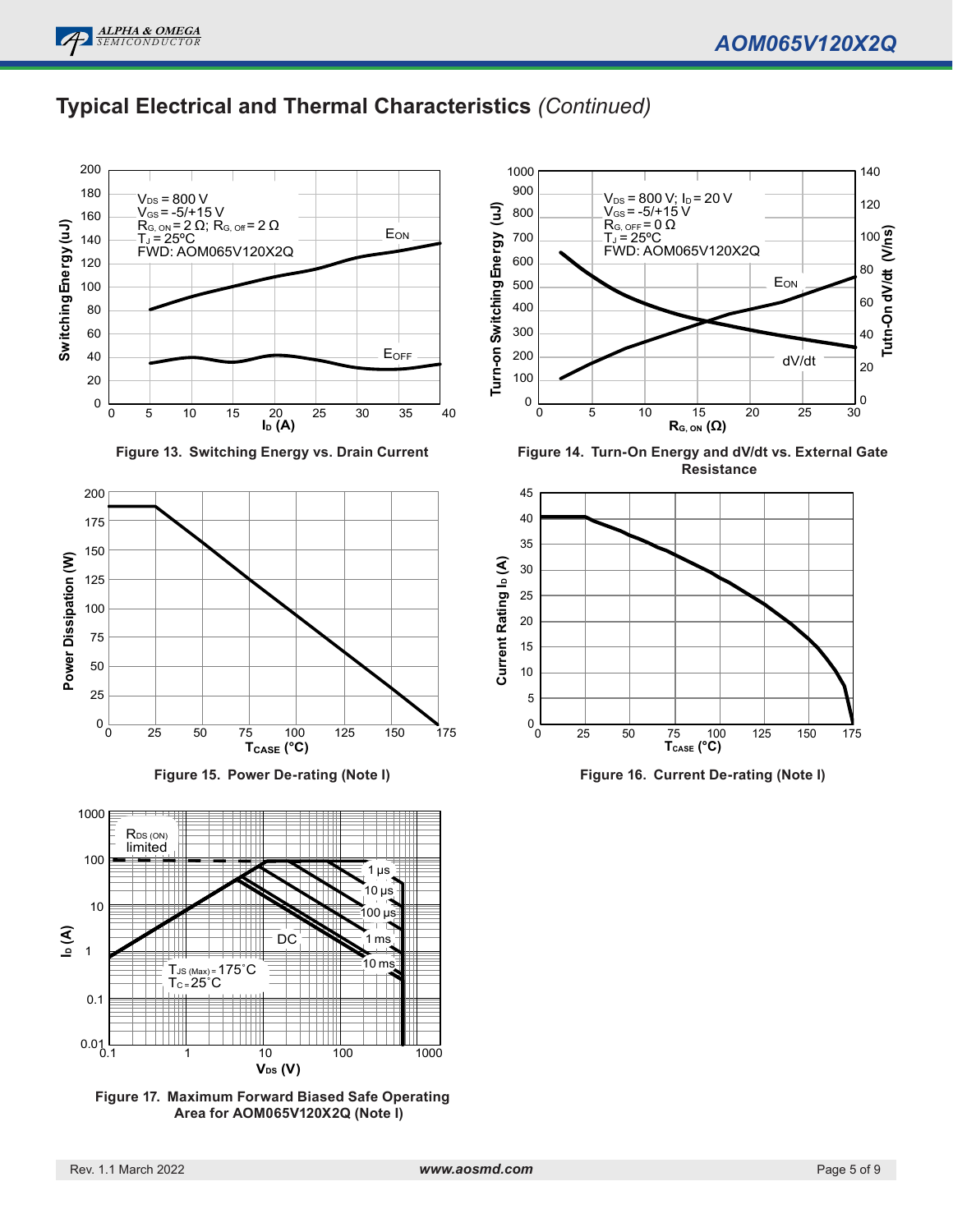

# **Typical Electrical and Thermal Characteristics** *(Continued)*



**Figure 18. Normalized Maximum Transient Thermal Impedance for AOM065V120X2Q (Note I)**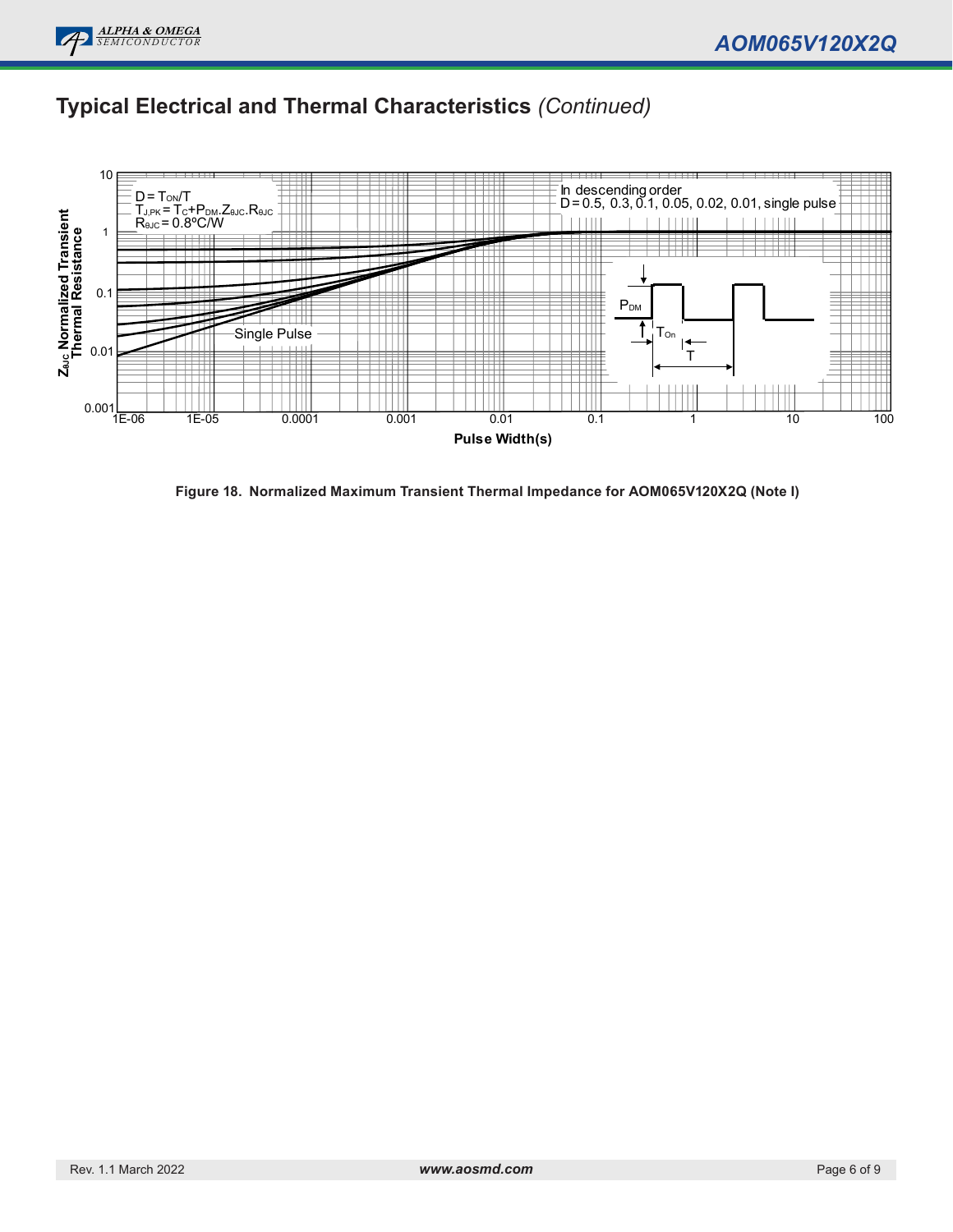## **Test Circuits and Waveforms**



#### **Figure 19. Gate Charge Test Circuits and Waveforms**



**Figure 20. Inductive Switching Test Circuit and Waveforms**







**Figure 22. Diode Recovery Test Circuits and Waveforms**

Rev. 1.1 March 2022 *www.aosmd.com* Page 7 of 9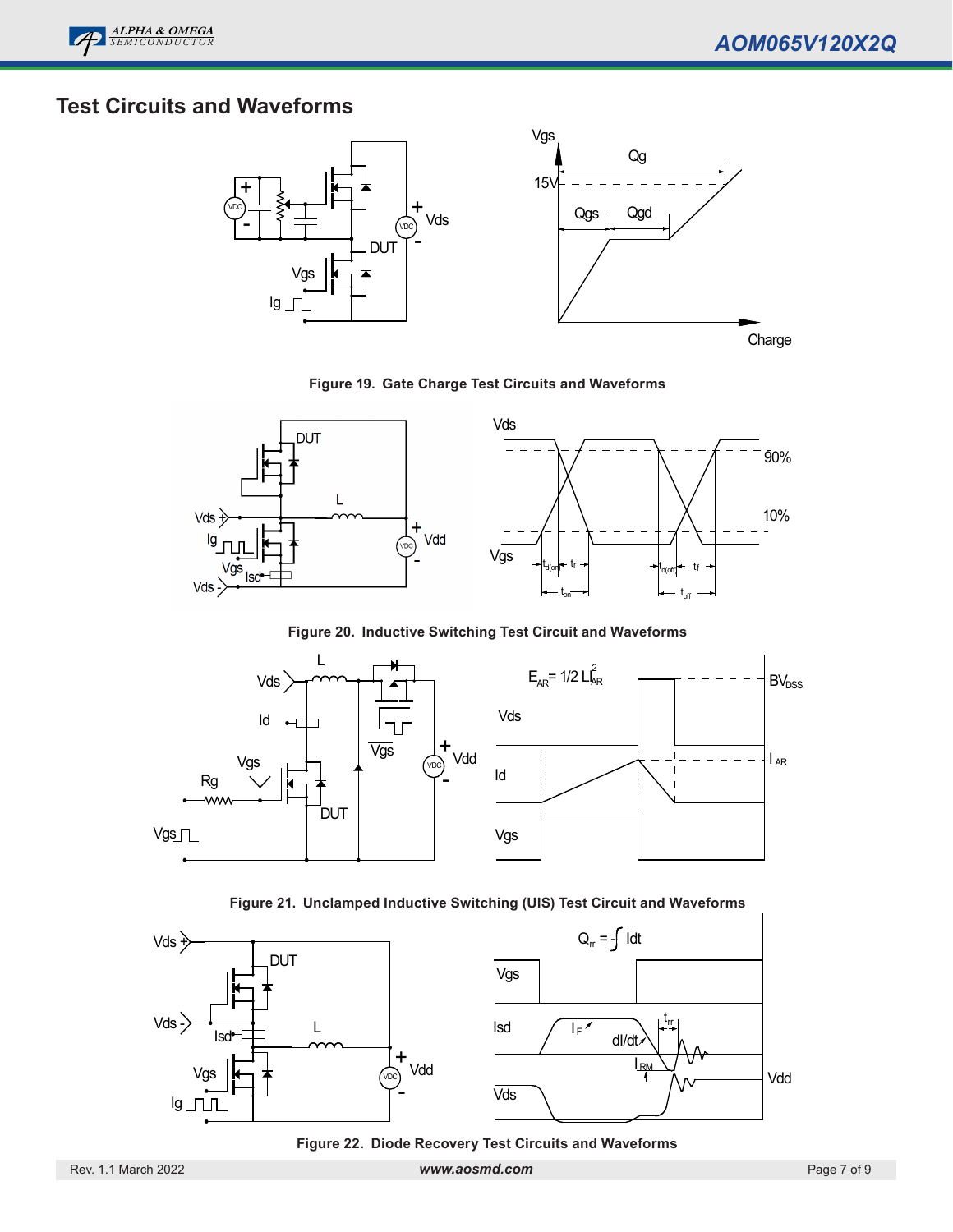# **Package Dimensions, TO-247-4L**





#### TOP VIEW SIDE VIEW BOTTOM VIEW



SIDE VIEW



RECOMMENDED THROUGH HOLES FOR LAND PATTERN

#### NOTE:

- 1. CONTROLLED DIMENSIONS ARE IN MILLIMETERS.
- 2. THIS IS AN ENGINEERING DRAFT FOR REVIEW. AOS CONFIDENTIAL.

| <b>SYMBOLS</b> |       | DIM. IN MM |       |       | DIM. IN INCH |       |
|----------------|-------|------------|-------|-------|--------------|-------|
|                | MIN.  | NOM.       | MAX.  | MIN.  | NOM.         | MAX.  |
| Α              | 4.90  | 5.00       | 5.10  | 0.193 | 0.197        | 0.201 |
| A1             | 2.32  | 2.42       | 2.52  | 0.091 | 0.095        | 0.099 |
| A <sub>2</sub> | 1.90  | 2.00       | 2.10  | 0.075 | 0.079        | 0.083 |
| b              | 1.17  | 1.22       | 1.27  | 0.046 | 0.048        | 0.050 |
| b1             | 1.20  | 1.30       | 1.40  | 0.047 | 0.051        | 0.055 |
| b <sub>2</sub> | 1.31  | 1.41       | 1.51  | 0.052 | 0.056        | 0.059 |
| b <sub>3</sub> | 2.45  | 2.65       | 2.85  | 0.096 | 0.104        | 0.112 |
| b <sub>4</sub> | 1.31  | 1.41       | 1.51  | 0.052 | 0.056        | 0.059 |
| b <sub>5</sub> | 2.45  | 2.65       | 2.85  | 0.096 | 0.104        | 0.112 |
| C              | 0.57  | 0.62       | 0.67  | 0.022 | 0.024        | 0.026 |
| D              | 20.80 | 20.95      | 21.10 | 0.819 | 0.825        | 0.831 |
| D <sub>1</sub> | 16.25 | 16.55      | 16.85 | 0.640 | 0.652        | 0.663 |
| D <sub>2</sub> | 1.00  | 1.15       | 1.30  | 0.039 | 0.045        | 0.051 |
| E              | 15.77 | 15.92      | 16.07 | 0.621 | 0.627        | 0.632 |
| E <sub>1</sub> | 13.43 | 13.63      | 13.83 | 0.529 | 0.536        | 0.544 |
| E <sub>2</sub> | 4.29  | 4.39       | 4.49  | 0.169 | 0.173        | 0.177 |
| E <sub>3</sub> | 1.70  | 1.80       | 1.90  | 0.067 | 0.071        | 0.075 |
| e              |       | 2.54BSC    |       |       | 0.1000BSC    |       |
| e1             |       | 5.08BSC    |       |       | 0.2000BSC    |       |
| N              |       | 4          |       |       | 4            |       |
| L              | 19.82 | 20.02      | 20.22 | 0.780 | 0.788        | 0.796 |
| L1             | 4.01  | 4.21       | 4.41  | 0.158 | 0.166        | 0.174 |
| P              | 3.50  | 3.60       | 3.70  | 0.138 | 0.142        | 0.146 |
| P <sub>1</sub> | 7.00  | 7.20       | 7.40  | 0.276 | 0.283        | 0.291 |
| Q              | 5.65  | 5.75       | 5.85  | 0.222 | 0.226        | 0.230 |
| S              | 6.07  | 6.17       | 6.27  | 0.239 | 0.243        | 0.247 |